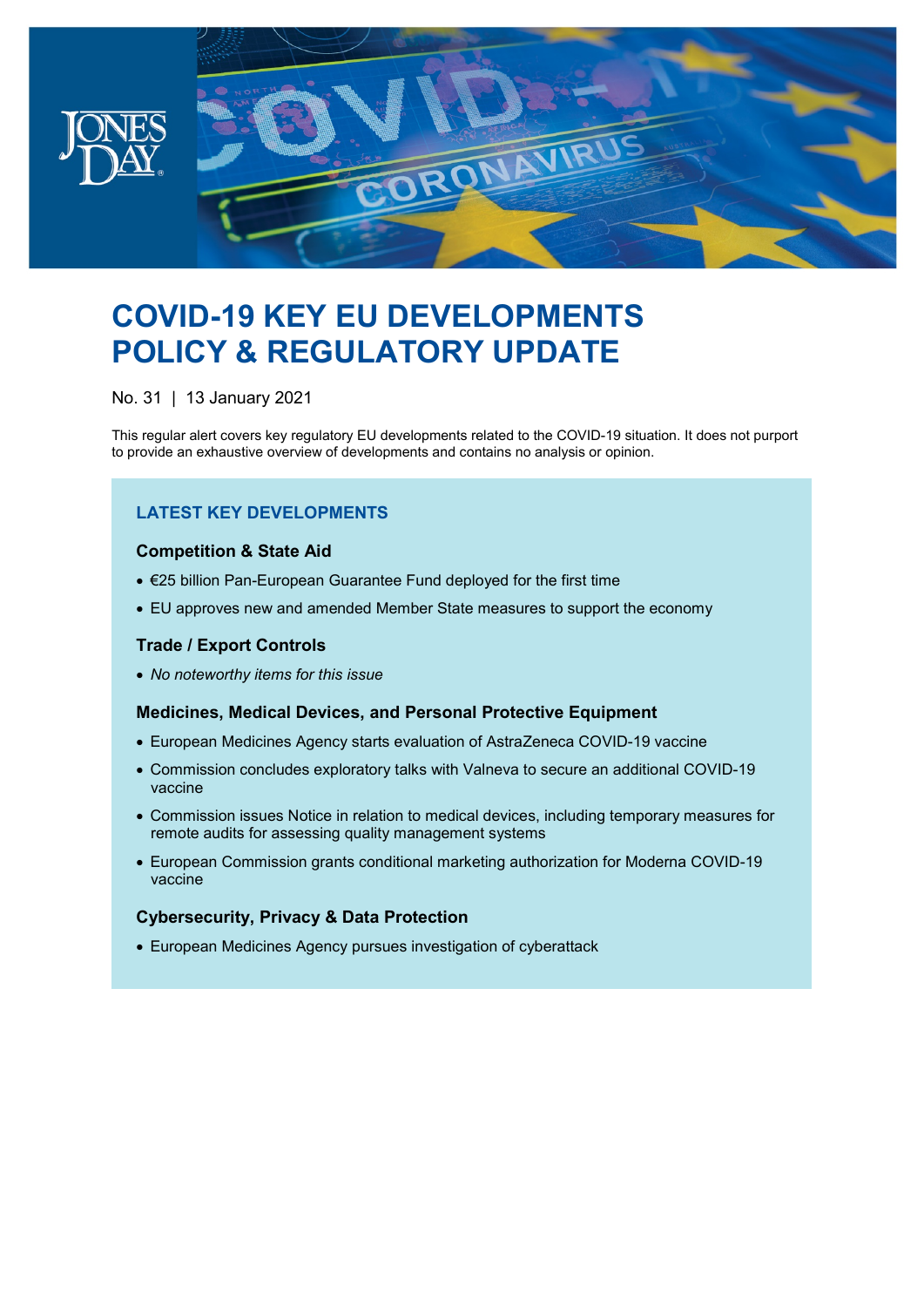## **COMPETITION & STATE AID**

#### **State Aid**

| €25 billion Pan-<br><b>European</b><br><b>Guarantee Fund</b><br>deployed for the<br>first time (see<br>here)                 | For the first time, the €25 billion Pan-European Guarantee Fund has been<br>deployed, following an agreement between the European Investment Bank<br>(EIB) and Spanish bank Banca March to support economic recovery in<br>Spain.                                                                                                                                                                                                                                                                                                                                                                                                                                                                                                                                                                                                            |
|------------------------------------------------------------------------------------------------------------------------------|----------------------------------------------------------------------------------------------------------------------------------------------------------------------------------------------------------------------------------------------------------------------------------------------------------------------------------------------------------------------------------------------------------------------------------------------------------------------------------------------------------------------------------------------------------------------------------------------------------------------------------------------------------------------------------------------------------------------------------------------------------------------------------------------------------------------------------------------|
|                                                                                                                              | The EIB (the EU's long-term lending institution owned by the Member<br>States), in particular, will provide Banca March with a guarantee of up to<br>€100 million. This will enable the Spanish bank to activate more than €267<br>million of financing for Spanish companies of all sizes, in view of providing<br>loans to promote investments and working capital that are in line with the<br>EIB's long-term mission, such as projects related to innovation and the<br>environment. The EIB will also assume up to 75% of the risk for loans that<br>Banca March grants to mid-caps (between 250 and 3000 employees) and<br>large corporates (over 3000 employees), thereby promoting the provision of<br>new financing and indirectly reinforcing the full ecosystem of small suppliers<br>of the companies receiving such financing. |
|                                                                                                                              | To recall, the Pan-European Guarantee Fund was approved on 23 April 2020<br>as part of the package of EU measures aimed at responding to the economic<br>impact caused by COVID-19 pandemic. The Fund is operative since October<br>2020 under the EIB and can deploy up to an estimated €200 billion of<br>additional financing. The Fund's primary focus is to support small and<br>medium-sized enterprises across Europe.                                                                                                                                                                                                                                                                                                                                                                                                                |
|                                                                                                                              | Furthermore, two additional agreements between the EIB and Banca March<br>will raise the total sum of guarantees and loans to €270 million, thus allowing<br>the Spanish bank to mobilize over €600 million of financing to support<br>Spain's economic recovery.                                                                                                                                                                                                                                                                                                                                                                                                                                                                                                                                                                            |
| <b>EU approves new</b><br>and amended<br><b>Member State</b><br>measures to<br>support the<br>economy (see here<br>and here) | Since the onset of the coronavirus outbreak, the European Commission has<br>adopted a significant number of State aid measures under Article 107(2)b,<br>Article 107(3)b and under the Temporary Framework.                                                                                                                                                                                                                                                                                                                                                                                                                                                                                                                                                                                                                                  |
|                                                                                                                              | The most recent measures adopted to support the economy and companies<br>affected by coronavirus outbreak include:                                                                                                                                                                                                                                                                                                                                                                                                                                                                                                                                                                                                                                                                                                                           |
|                                                                                                                              | €1.25 billion German measure to support TUI for losses related to the<br>$\bullet$<br>coronavirus outbreak                                                                                                                                                                                                                                                                                                                                                                                                                                                                                                                                                                                                                                                                                                                                   |
|                                                                                                                              | €202 million Croatian scheme to support companies in the tourism<br>and sports sectors in the context of the coronavirus outbreak                                                                                                                                                                                                                                                                                                                                                                                                                                                                                                                                                                                                                                                                                                            |
|                                                                                                                              | €87 million Cypriot guarantee scheme to support companies in the<br>$\bullet$<br>tourism sector in the context of the coronavirus outbreak                                                                                                                                                                                                                                                                                                                                                                                                                                                                                                                                                                                                                                                                                                   |
|                                                                                                                              | <b>MEDICINES, MEDICAL DEVICES,</b>                                                                                                                                                                                                                                                                                                                                                                                                                                                                                                                                                                                                                                                                                                                                                                                                           |
|                                                                                                                              | AND PERSONAL PROTECTIVE EQUIPMENT                                                                                                                                                                                                                                                                                                                                                                                                                                                                                                                                                                                                                                                                                                                                                                                                            |
| <b>European</b><br><b>Medicines Agency</b><br>starts evaluation<br>of AstraZeneca                                            | On 12 January 2020, AstraZeneca submitted an application for a conditional<br>marketing authorization before the European Medicines Agency (EMA) for the<br>COVID-19 vaccine developed in collaboration with Oxford University.                                                                                                                                                                                                                                                                                                                                                                                                                                                                                                                                                                                                              |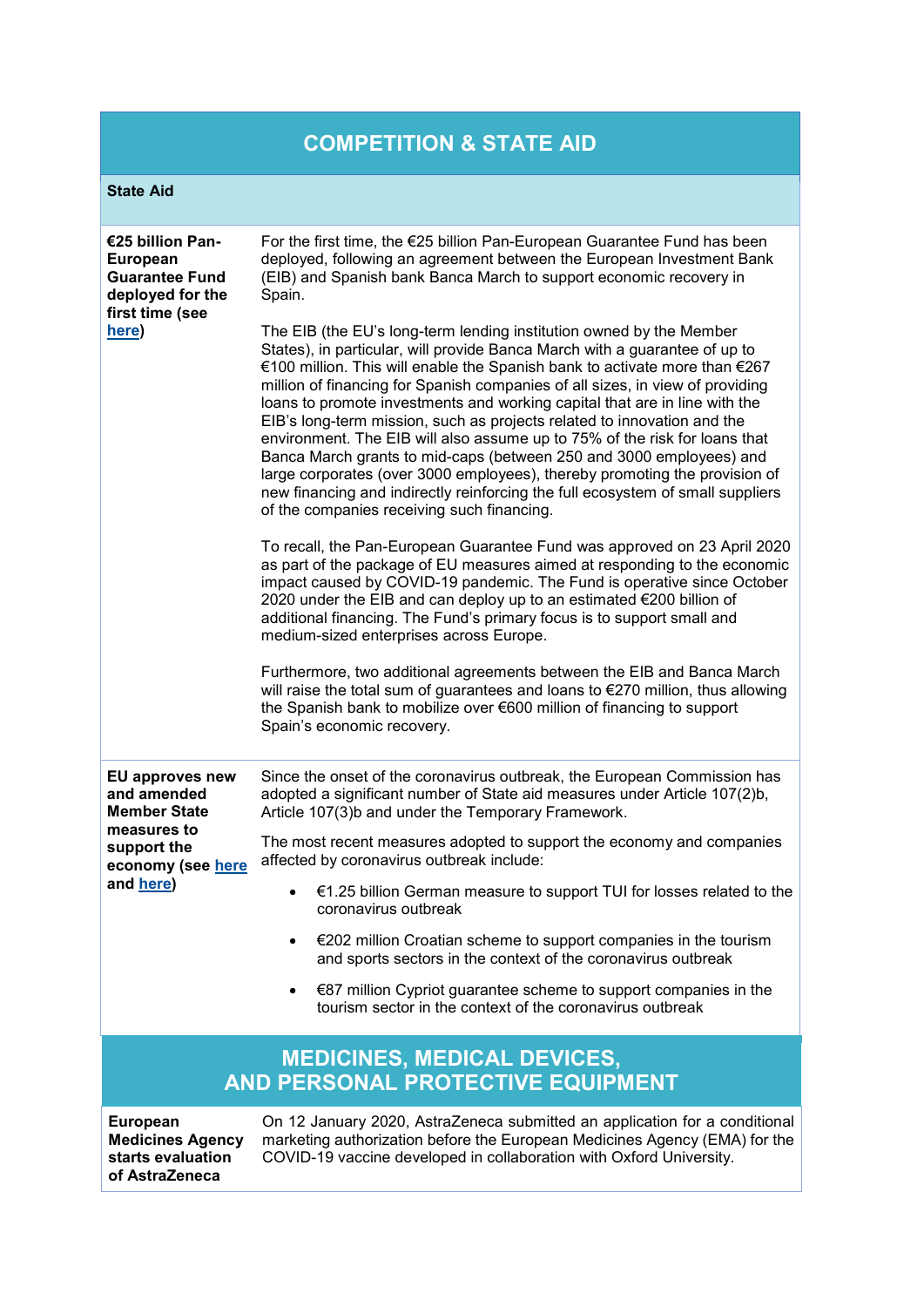| <b>COVID-19 vaccine</b><br>(see here)                                                                                                                                          | The EMA announced that it could issue an opinion on approval of the vaccine<br>by 29 January, provided that the quality, safety and efficacy data are<br>sufficiently robust and complete and that the company promptly submits any<br>eventual additional information required to complete the assessment.                                                                                                                                                                                                                                                                                        |
|--------------------------------------------------------------------------------------------------------------------------------------------------------------------------------|----------------------------------------------------------------------------------------------------------------------------------------------------------------------------------------------------------------------------------------------------------------------------------------------------------------------------------------------------------------------------------------------------------------------------------------------------------------------------------------------------------------------------------------------------------------------------------------------------|
| <b>Commission</b><br>concludes<br>exploratory talks<br>with Valneva to<br>secure an<br>additional COVID-<br>19 vaccine (see<br>here)                                           | On 12 January 2020, the European Commission concluded exploratory talks<br>with Valneva for the purchase of its potential COVID-19 vaccine.<br>The draft contract provides for the possibility for all Member States to purchase<br>30 million doses of the vaccine, once approved, with the option to buy an<br>additional 30 million doses.                                                                                                                                                                                                                                                      |
| <b>Commission</b><br><b>issues Notice in</b><br>relation to medical<br>devices, including<br>temporary<br>measures for<br>remote audits for<br>assessing quality<br>management | On 11 January 2020, the Commission issued a Notice in relation to the Medical<br>Devices and In-Vitro Medical Devices Regulations, which lay down the<br>requirements related to a quality management system (QMS) for devices.<br>Manufacturers must adhere to such QMS for devices, prior to placing on the<br>market or putting into service. A manufacturer's QMS must undergo the review<br>of third-party bodies (Notified Bodies),<br>In light of travel and quarantine restrictions due to the pandemic, the<br>Commission recognizes that these have affected Notified Bodies' ability to |
| systems (see here)                                                                                                                                                             | conduct on-site audits on the premises of manufacturers and their<br>subcontractors. The Commission therefore calls for the possibility for Notified<br>Bodies to conduct remote audits.<br>However, the Commission indicates that the necessity of performing remote<br>audits should be identified and justified on a case-by-case basis and should<br>not go beyond what is required to ensure the continuous availability of safe<br>and performant devices. The Commission further states that on-site audits<br>should take place as soon as possible.                                       |
| <b>European</b><br><b>Commission</b><br>grants conditional<br>marketing<br>authorization for<br><b>Moderna COVID-19</b><br>vaccine (see here)                                  | On 6 January 2020, the Commission granted a conditional marketing<br>authorization for the COVID-19 vaccine developed by Moderna (COVID-19<br>mRNA Vaccine (nucleoside modified)).<br>The vaccine is recommended to prevent infection by the novel coronavirus in<br>individuals 18 years of age and older and is administered as two injections, 28<br>days apart (here).<br>The trial showed a 94.1% reduction in the number of symptomatic COVID-19<br>cases in persons who received the vaccine compared with those who received<br>dummy injections.                                          |
| <b>CYBERSECURITY, PRIVACY &amp; DATA PROTECTION</b>                                                                                                                            |                                                                                                                                                                                                                                                                                                                                                                                                                                                                                                                                                                                                    |
| <b>European</b><br><b>Medicines Agency</b><br>pursues<br>investigation of<br>cyberattack (see<br>here)                                                                         | On 12 January 2021, the European Medicines Agency (EMA) provided its<br>latest update on the cyberattack experienced by EMA on 9 December 2020,<br>affecting BioNTech and Pfizer COVID-19 documents.<br>EMA's ongoing investigation, in cooperation with law enforcement and other                                                                                                                                                                                                                                                                                                                 |
|                                                                                                                                                                                | relevant entities, revealed that unlawfully accessed documents related to<br>COVID-19 medicines and vaccines have been unlawfully published on the<br>Internet.                                                                                                                                                                                                                                                                                                                                                                                                                                    |